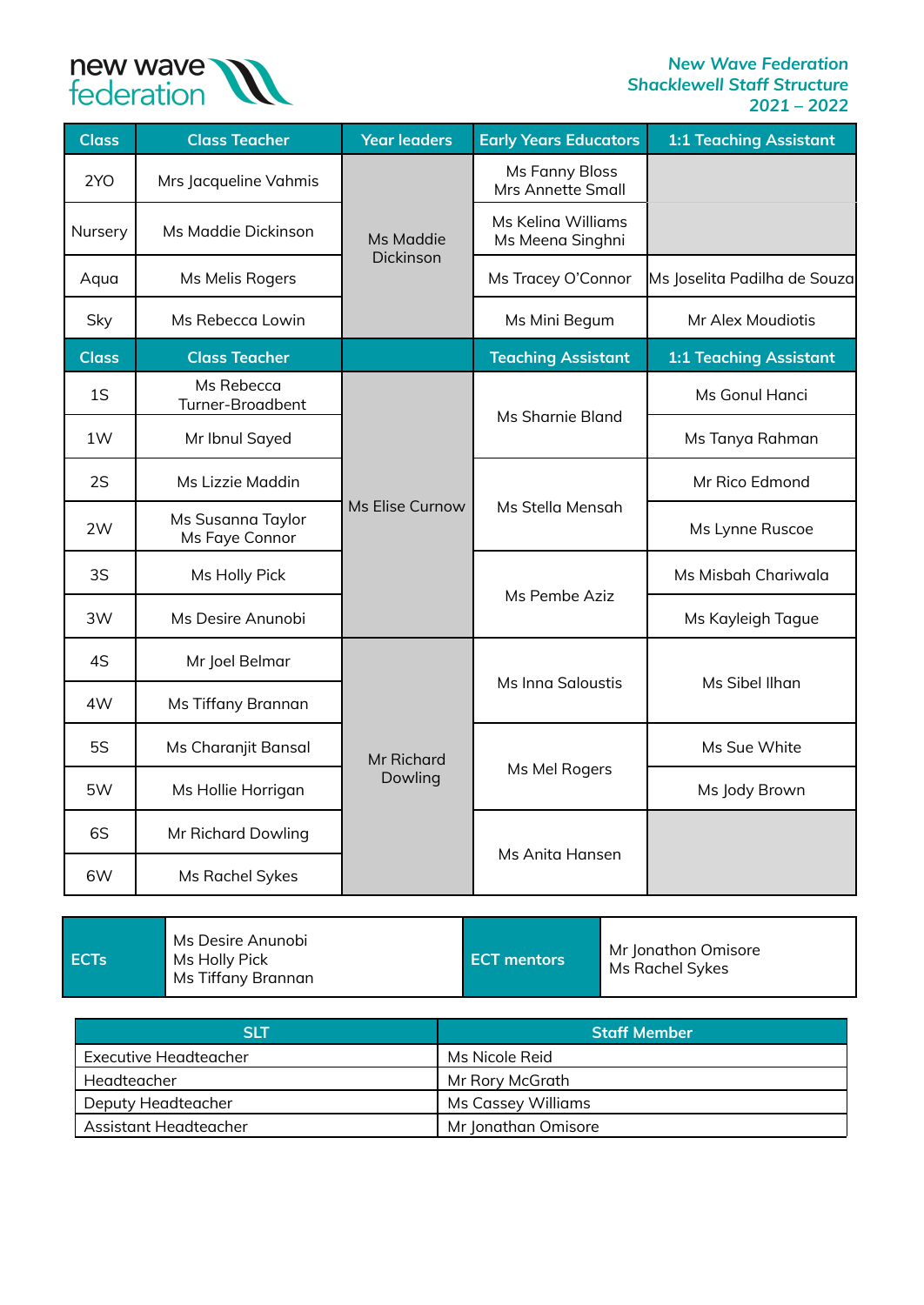| Office/Admin                        | <b>Staff Member</b>   |
|-------------------------------------|-----------------------|
| <b>Federation Business Manager</b>  | Ms Alia Choudhury     |
| Admin Officer                       | Ms Marya Patel        |
| Attendance Officer/Learning Mentor  | Ms Hannah Mahony      |
| Finance Manager                     | Mr Alberto Ferreira   |
| Receptionist                        | Mrs Betty Morris      |
| Extended Schools & Community Leader | Ms. Beverly Dickinson |
| <b>Premises Officer</b>             | Mr Kevin Ezeagu       |
| <b>Premises Officer</b>             | Mr Jose Lamuco Castro |

| <b>Specialist Teachers</b> | <b>Staff Member</b>   |
|----------------------------|-----------------------|
| PE Coach                   | Mr Alex Cathline      |
| PE Coach                   | Mr Gatie Magwambasa   |
| Art Teacher                | Ms Anita Hanssen      |
| Music Teacher              | Ms Nadine Marshall    |
| Spanish Teacher            | Ms Susana Mata Torres |

| <b>Catering Team</b> |                         | <b>Midday Meals Supervisors</b> |
|----------------------|-------------------------|---------------------------------|
| Mr Oscar John        | Ms Fay Penman           | Ms Bilkesh Memon                |
| Mr Abdelaziz Hajaoui | Ms Nada Mensah          | Ms Caroline King                |
| Ms Rose Tackie       | Ms Fiona Doyle          | Ms Isatu Jalloh                 |
| Ms Jennifer Nelson   | Ms Monique Laguel-Rouba | Ms Neetu Kaur                   |
| Ms Mercy Antwi       | Ms Paulette Reid        | Ms Mirta Alessi                 |
| Ms Layla Abdilahi    | Ms Semra Budak          |                                 |

| <b>Leadership Aspect</b>        | <b>Leader</b>                |
|---------------------------------|------------------------------|
| English                         | Ms Cassey Williams           |
| Reading                         | Ms Megan Townend             |
| Mathematics                     | Mr Jonathan Omisore          |
| Curriculum                      | Mr Rory McGrath              |
| Science                         | Mr Jonathan Omisore          |
| History                         | Mr Richard Dowling           |
| Geography                       | Mr Richard Dowling           |
| Spanish                         | <b>Ms Susana Mata Torres</b> |
| Computing                       | Mr Rory McGrath              |
| e-Safety                        | Mr Rory McGrath              |
| R.E and PSHE                    | Mr Rory McGrath              |
| Art & DT                        | Mr Rory McGrath              |
| Lead Practitioner (Early Years) | Ms Rebecca Lowin             |
| Assessment & Standards          | <b>Ms Cassey Williams</b>    |
| Attendance                      | Ms Betty Morris              |
| <b>Behaviour</b>                | Mr Rory McGrath              |
| Equalities, Inclusion and SEND  | Ms Elise Curnow              |
| School Council                  | Mr Jonathan Omisore          |
| <b>Parent Council</b>           | Mr Rory McGrath              |
| <b>Shacklewell Families</b>     | Mr Rory McGrath              |